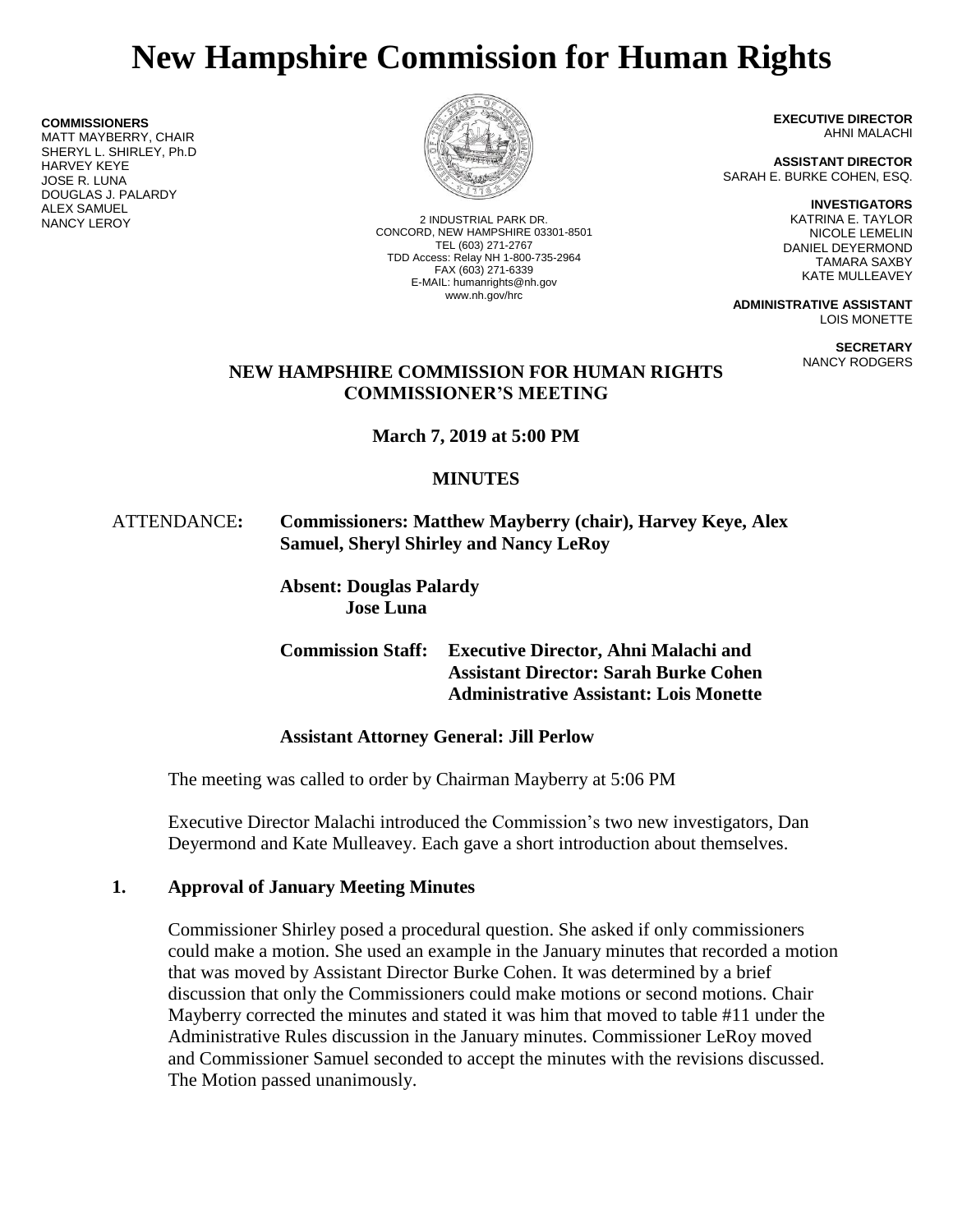## **2. Office Updates**

**Grant submission**: Executive Director Malachi is working on a \$5,000 grant through the Charitable Foundation to help pay for a Vista Intern.

**Interns**: Assistant Director Burke Cohen attended the UNH Public Interest Job Fair and received a lot of interest. The Commission also received some intern applicants from Suffolk University Law School. Assistant Director Burke Cohen and Executive Director Malachi interviewed potential candidates and selected two candidates from UNH Law. The interns will be starting in May. The Commission is also pursuing interns for the Fall and Spring Semesters. Burke Cohen and Malachi will be reviewing the applicants not accepted to see if they would be interested in times other than the Summer.

**Database**: Office Manager Lois Monette and Executive Director Malachi met with Commissioner Goulet of DoIT to discuss creating a case management database to allow the Commission to streamline our administrative processes and run better statistical reports.

**Artwork**: Executive Director Malachi had a phone conversation with Julianne Gadoury of the New Hampshire State Council on the Arts. Malachi would like to update and bring artwork to the walls of the Commission that would represent the diversity of the constituents covered by the statute. There was some discussion relative to this topic and concerns that it would be difficult to ensure equality.

**Future projects**: Executive Director Malachi discussed a future statewide art project that would get the name out of the Commission. There was also discussion of the need for the statutorily mandated posters to be updated to include Gender Identity as a protected class. Graphic Services will print the posters, but will not design. The Commissioners and staff discussed the need to get the posters properly updated. Commissioner Shirley stated that a department at her college may be interested in taking on a project to update the graphics on the posters for us.

Chair Mayberry moved that Agenda item # 7 "Hearing Panel Training Discussion" forward in the Agenda because AAG Perlow had to leave. It was seconded by Commissioners Samuel and Keye. The Motion passed.

# **7. Hearing Panel Training Discussion**

AAG Perlow discussed the Attorney General's annual training for Boards & Commissions. It is being held on March  $29<sup>th</sup>$ . AAG Perlow discussed the training topics and explained that there would be a mock hearing in the afternoon. AAG Perlow suggested Commissioners and staff attend. To attend, a person would need to register. It is free.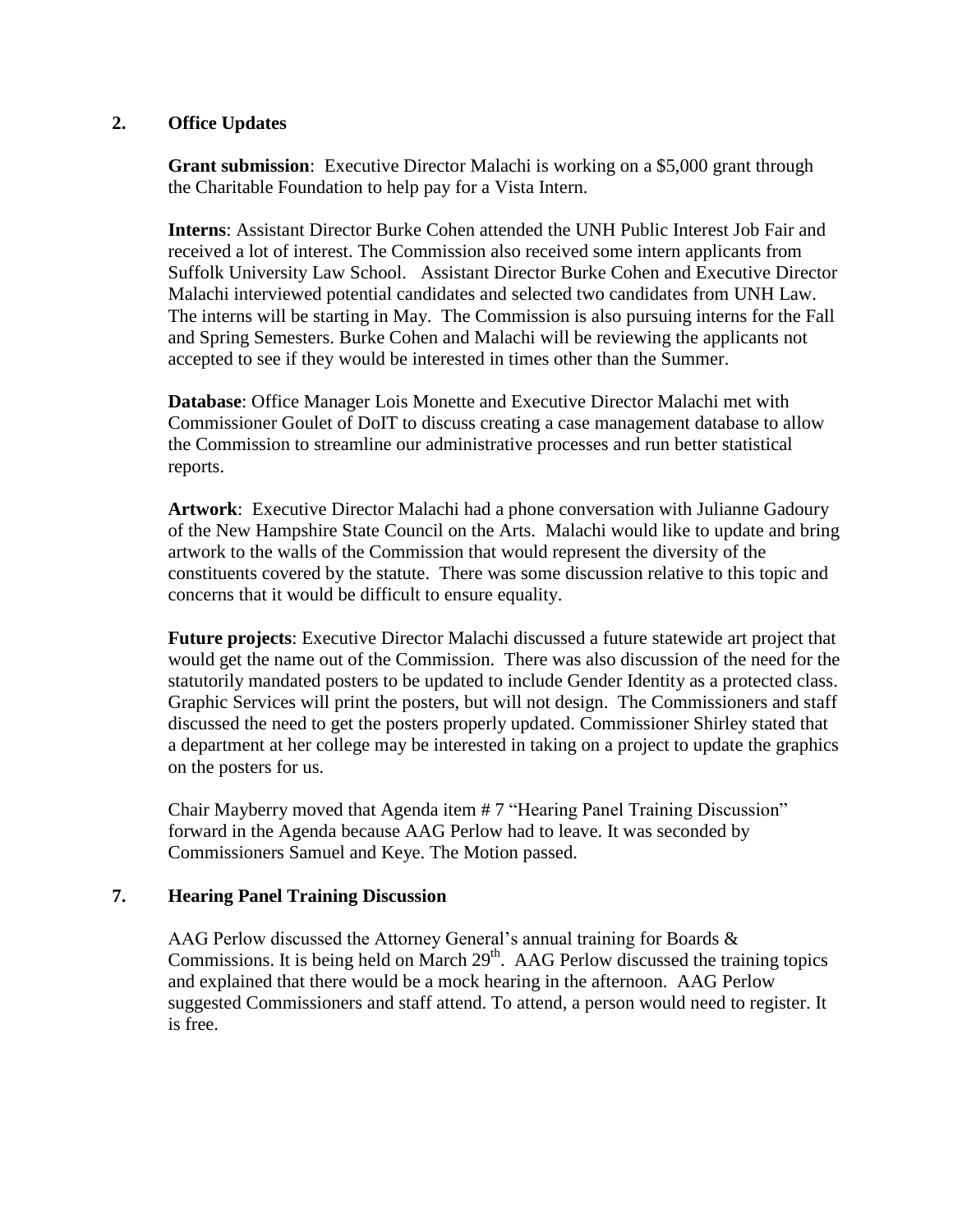## **3. Diversity and Inclusion Council 2018 Report**

Chair Mayberry moved to table discussion of the report until Commissioner Luna is present. Commissioner Samuel seconded the motion. The Motion passed.

## **4. EEOC Contract**

Executive Director Malachi and Assistant Director Burke Cohen discussed the status of the cases at the Commission and the Commission's status as it relates to fulfilling the EEOC Contract. The Commission opened 33 cases in February and closed 17.The February closing report was discussed.

## **5. Review of Investigator Case Load**

Assistant Director Burke Cohen discussed the new investigators and how they are coming up to speed quickly. Investigator Peter's caseload has been reassigned and next month Assistant Director Burke Cohen will be back to assigning cases from the pending file.

#### **6. Hearing Schedule Update**

Assistant Director Burke Cohen discussed the Hearing Schedule, upcoming hearings and need for Commissioners to serve as panelists for hearings.

#### **8. HRC Administrative Rules Discussion**

Commissioner Samuel moved to bring the rules to the table for discussion. It was seconded by Commissioner Mayberry. The Motion passed. The Commissioners discussed the Administrative Rules.

Commissioner LeRoy moved and Commissioner Samuel seconded moving "Other Business" forward in the Agenda. The Motion passed.

#### **10. Other Business**

On Monday, Executive Director Malachi will testify in front of the House Finance Committee. The HRC is included under the Department of Justice's budget. Executive Director Malachi discussed the Governor's proposal that the HRC be administratively attached to the Department of Justice for administrative needs only such as payroll processing, hiring/discharge processing, etc.

The Commission's Legislative Budget Agency's Financial Audit is currently in process.

Executive Director Malachi also discussed her plan to create a Biennial Report to submit to the Governor and Council, which is statutorily required. It has not been submitted in some time.